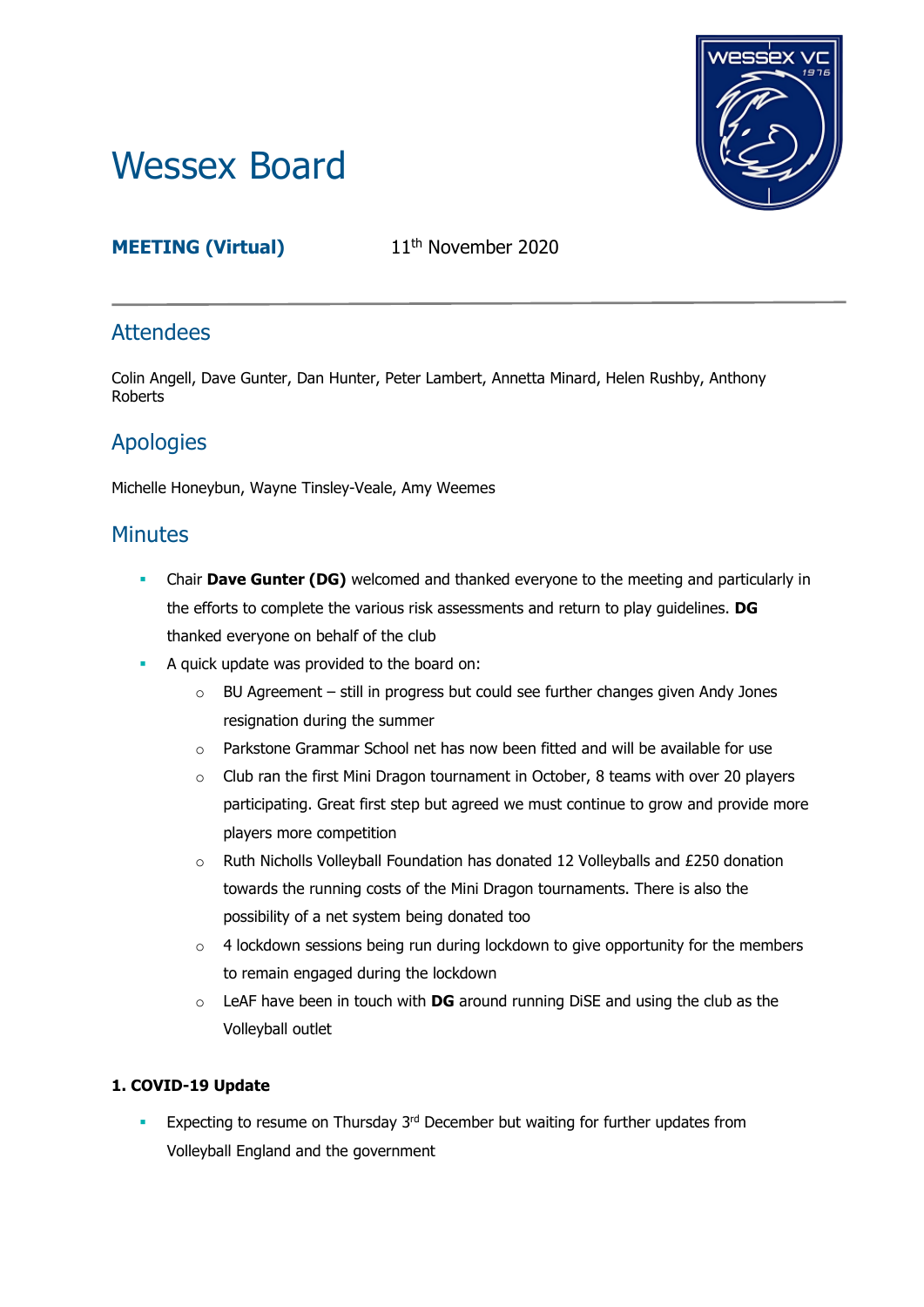Board will remain proactive in staying up to date with the guidance and review the club's guidance and risk assessments as required

### **2. Meeting with Bartek (CEO IBB Polonia)**

**Dan Hunter (DH)** summarised the meeting **DG** had with Bartek to understand a bit about the IBB Polonia journey and the way they have set the club up.

## **Key Points:**

- $\circ$  Club must increase its engagement on social media with daily or every other day posts to get members engaged and expand reach – by growing this we can start to offer something to potential sponsors
- $\circ$  Look at a monthly sponsorship fee, e.g. £200 per month over 12 months instead of £2,400 upfront
- $\circ$  Start running the club as a business. We must identify our product and brand and then spend time on marketing it
- $\circ$  We should create a 3/5-year plan that shares the ambitions of the clubs to try and get people and partners involved on the journey and set BIG goals
- o Suggested we paired with European clubs and make it a highlight of the season

#### **3. Social Media Review**

- **DH** updated that he had spent £20 testing some of the Facebook promotions to see the impact he had. **DH** also thanked **Lois Chitticks (LC)** for the additional help and support driving this forward.
- **DH** showed the increased engagement and new members the club has received as a direct result of the ads
- As a result, **DH** highlighted the need for a marketing budget to see if we can attract more players, reach more people locally and promote the great things the club has on offer
- **Board agreed to initially spend £35 per month towards marketing across social media**
- Board wants to see the website and social media stats month by month and will monitor membership numbers throughout. **DH** will send these out to show initial impact.

#### **4. New Volleyball Kit**

- 4 kits to cover U15/16 Girls, U15/16 Boys, U18 Women/Women 2, and U18 Men (4 kits total) will cost £1831.70 including shorts for men. We will need to purchase women's shorts when they are available in the new year
- **Board agreed to purchase the 4 sets new kits**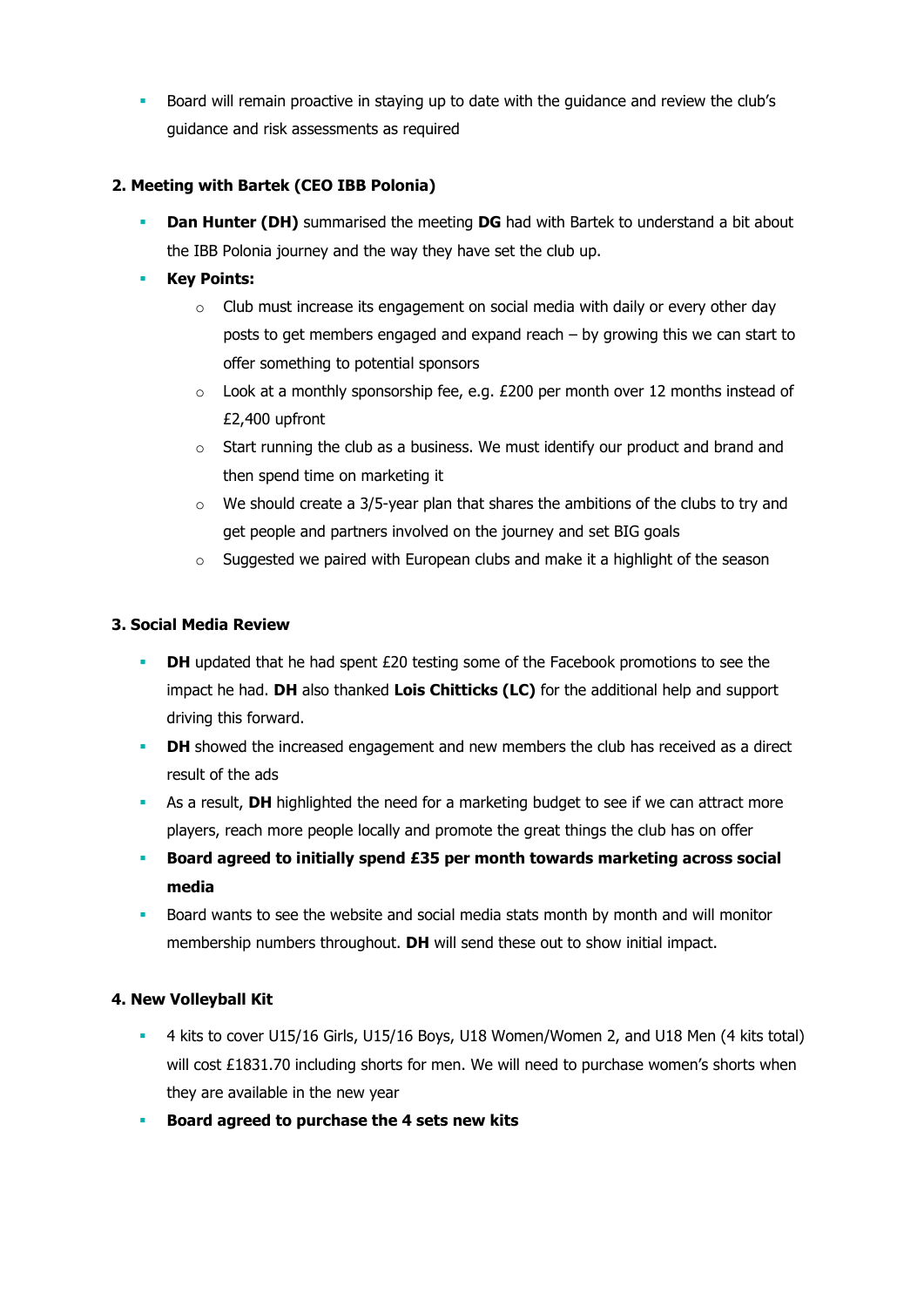#### **5. Development Plan Review**

- **Annetta Minard (AM)** provided an update over the DiSE program for the 2019/2020 and 2020/2021 intake. **AM** highlighted some confusion between the monies owed to the club from previous years and the responsibilities on the club (if any) for the current season. **AM** will follow up with Volleyball England
- Development plan needs to be redone for the new year but given the impact of COVID we have not started. **AM** will begin to flesh out the plan for the year and we can review at the next board meeting in January. All board members encouraged to spend some time and provide ideas as to where we want to be at the end of the season and looking towards the 3 year plan
- **DG** reviewed how we can get into schools locally on a regular basis and presented some ideas on 'Get Schools Volleying'. It was well received by the **Board** who encouraged **DG** to get the foundations in place and see if any grants would be available with a look to start Sept/Oct 2021
- **DH** walked through sponsorship bands document he sent out and asked board members to feedback and further ideas. **Board** wanted what we offer to be costed out for everything the club would offer to the sponsor so that we can review prices

#### **6. Safeguarding Update**

- **DG** mentioned the club had one safeguarding issue relating to a social media issue, which has been resolved **Michelle Honeybun (MH)** and **DG** by reporting to Volleyball England who took responsibility to deal with the matter.
- No other matters reported.

#### **7. Finance Update**

- **Peter Lambert (PL)** provided statements for the Adult and Junior membership since resuming Volleyball in October.
- **PL** highlighted that we have not collected a large amount of fees for the season from both adult and junior players. A list will be provided to all coaches so that we can begin to chase members to get up to date.
- **DG** and **DH** to put an email out to club members to chase outstanding fees.

#### **8. Plans for this season**

- **DG** has highlighted that all competitions except the Inter Regional 2021 have been cancelled for this season. Club and the coaches will continue to look at competitive opportunities and are looking to see if we can host a 'Grand Prix' styled tournament at LeAF for the U18s towards the end of March – COVID permitting.
- Club are open to ideas and will be discussing with other clubs what can be planned.